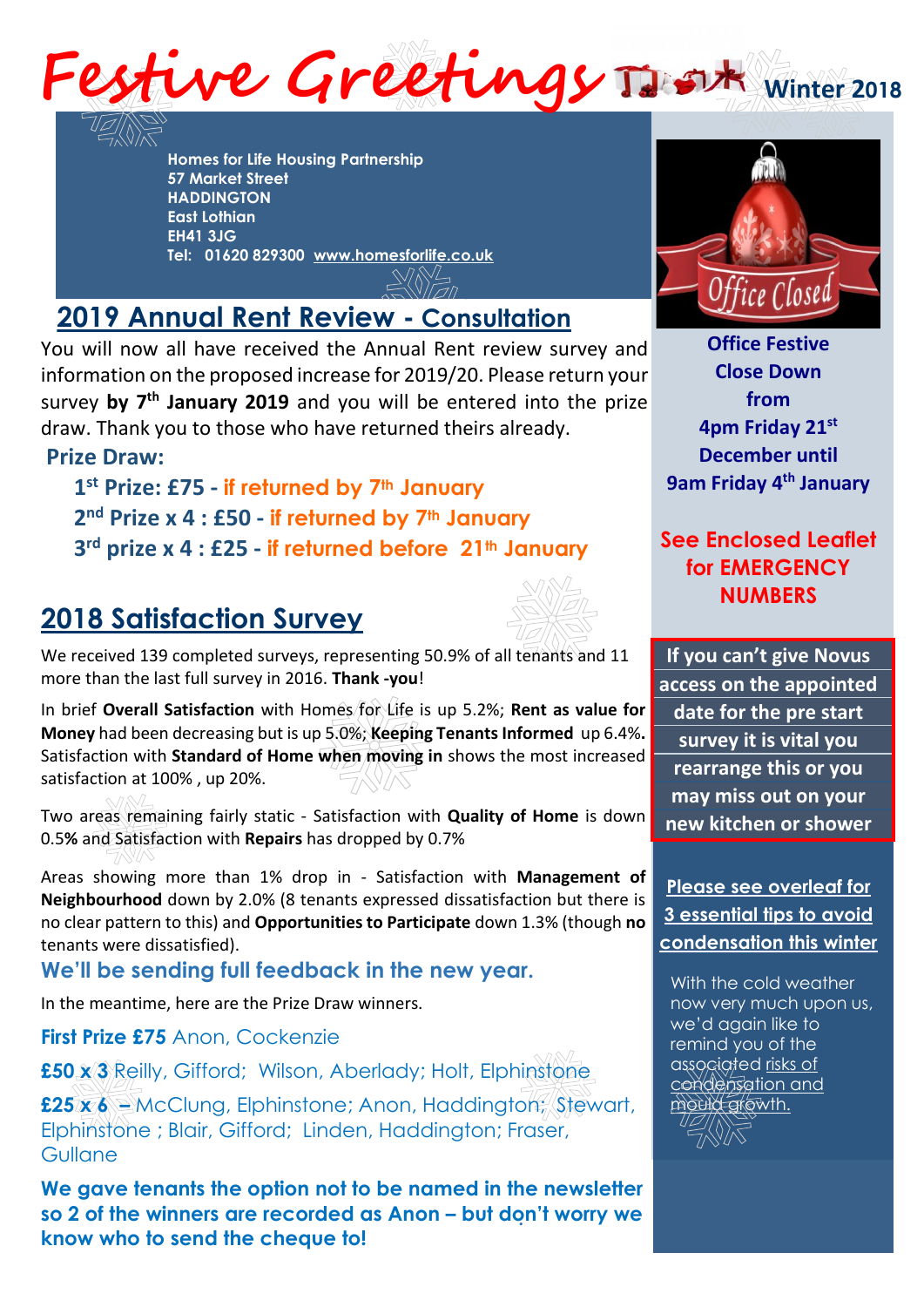## **Condensation is Preventable!**

Improved standards of insulation, double glazing and draught proofing of properties all give the benefit of better heat retention and cheaper bills. However, without regular ventilation and adequate heating this can also result in condensation and black mould growth. These unhealthy living conditions can cause damage to clothing or fabrics and unpleasant smells within a property. In its severest form, a long term condensation problem can result in permanent damage to plasterwork and timbers in the home.

#### **There are three essential steps you can take to prevent condensation :**

- **1. Control Moisture**
- **2. Ventilate**
- **3. Adequately heat**

#### **1. Moisture**

There is always moisture in the air, but basic household chores can produce up to **20 pints** of water vapour each day:

- **Washing Clothes 1-2 pints**
- **Drying Clothes 6-7 pints**
- **Cooking 3-7 pints**
- **Bathing and Showering 1-2 pints**
- **Washing Dishes 1-2 pints**

This is a lot of moisture! If left uncontrolled moisture is likely to attract mould growth. You should wipe any condensation away before it can attract mould growth or cause other damage.

#### **Unfortunately, mould growth can start before you see any evidence of condensation collecting on surfaces.**

It is important to remove moist air **before** it can form condensation.

#### **2. Ventilation**

You need to ensure your **bathroom and kitchen extractor fans** are used and **not switched off** and that you **open windows** and **trickle vents** to let the water vapour out. This is particularly important when you're doing the washing, cooking or after bathing or showering. If you dry clothes inside please don't put them directly onto a radiator, put them in an **enclosed room with heating** and **leave the window open**. It is also important to make sure air can circulate adequately by leaving a gap behind large furniture and **don't overfill cupboards or wardrobes.**

#### **3. Heating**

To prevent condensation and mould homes also need to be kept adequately heated and this is one of the conditions of your tenancy agreement. If a room remains unheated and the temperature falls below 12 degrees, you will find condensation forming on the coldest surface.

Using heating only on high settings for short periods of time can increase the likelihood of condensation and mould problems.

**This is typical of damage we have had to attend to, caused by tenants not following advice on adequately ventilating and heating.** As this type of damage is both preventable and expensive to remedy - Homes for Life may need to recharge tenants the cost of these necessary repairs.

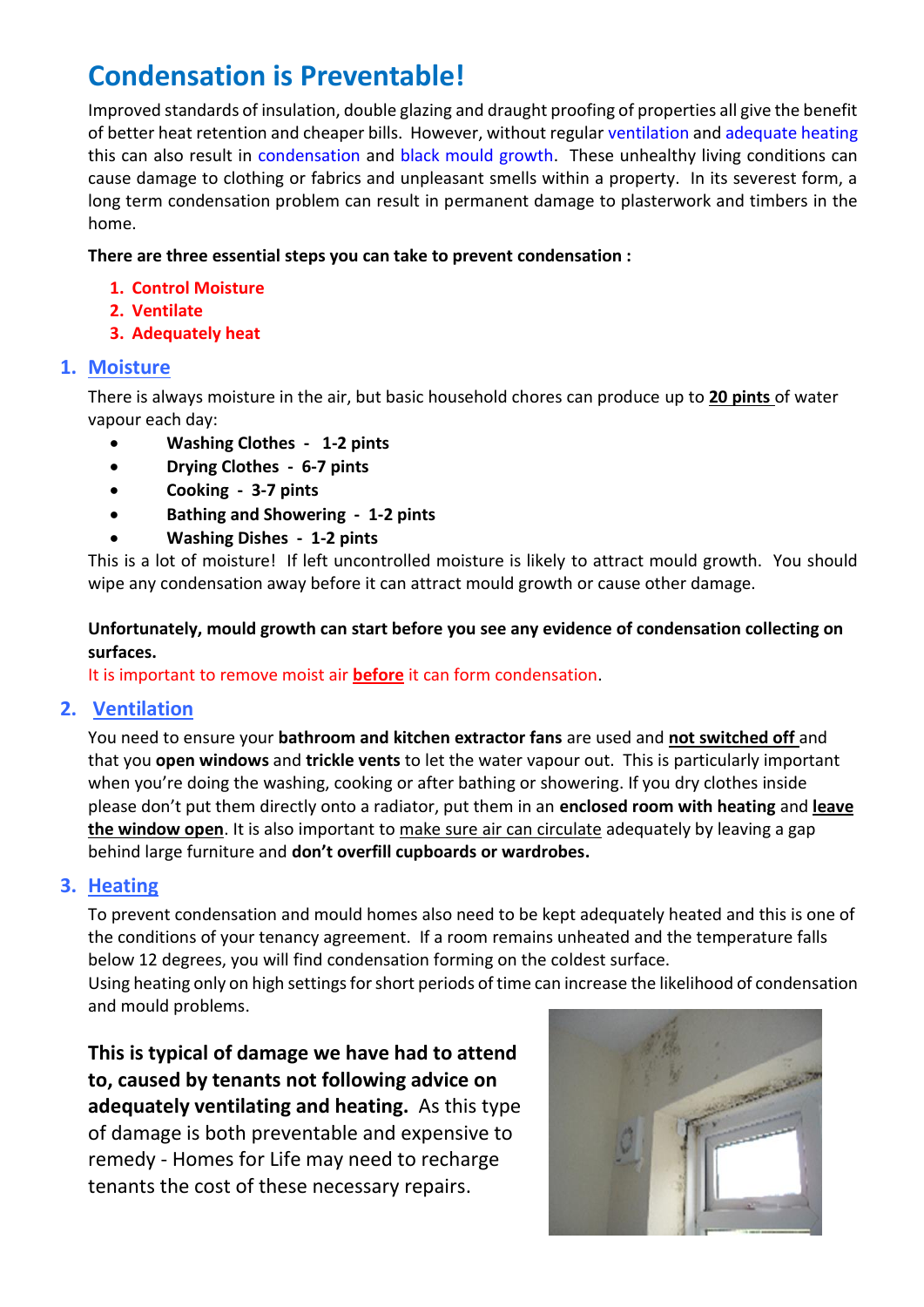## **Planned Maintenance**



Novus have been surveying 65 properties in Cockenzie, Gifford, Haddington and North Berwick prior to first time shower installs. If they did not get access for this survey and you haven't arranged an alternative date – your property may be left out of the program and miss out on this opportunity.

Work is due to start in January and once complete, all Homes for Life homes will have showers. Please think about the arrangements you will need to make to provide access.

10 homes at Roodlands Court in Haddington will be having their kitchens upgraded in the new year and 8 will be being fitted with a new gas boiler.

A further 24 properties in Haddington and Musselburgh, which we lease to East Lothian Council, will also have shower installs in the new year.

All this work should be complete by the end of March 2019.

A large programme of external painterwork will be carried out in the summer of 2019. This will include properties carried over from this year. Further detail will be circulated in the new year.

## **Energy Performance Surveys**

**J & E Shepherd** of Musselburgh will be carrying out a programme of energy surveys for us - to review the energy performance of different house types across our housing stock. These surveys are necessary to ensure compliance with the Energy Standard for Scottish Social Housing. Shepherd will identify properties for survey and contact tenants direct for access. Not all tenants will need to be contacted.



*Your cooperation would be greatly appreciated!*